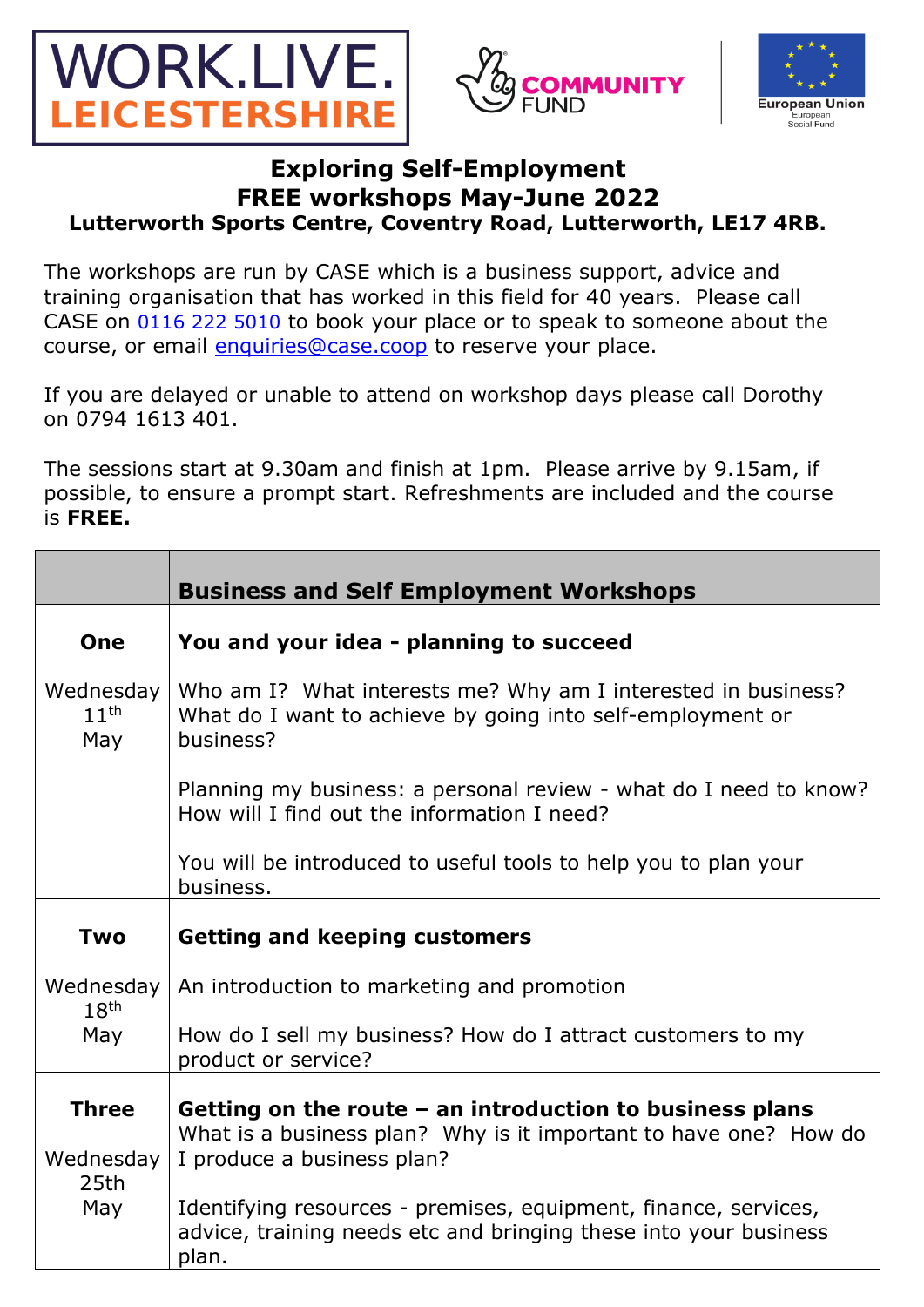| <b>Four</b>               | What do you need to get by? Preparing a survival budget.                                                        |
|---------------------------|-----------------------------------------------------------------------------------------------------------------|
| Wednesday<br>8th<br>June  | How will I ensure that I don't run out of money? What is a survival<br>budget and how do I put one together?    |
|                           | We will look at a survival budget example and work with you to<br>compile your own budget                       |
| <b>Five</b>               | Finance - part one                                                                                              |
| Wednesday<br>15th<br>June | Pricing and profitability.                                                                                      |
|                           | Costing and pricing your product and service to break even and<br>make a profit.                                |
| <b>Six</b>                | Finance - part two                                                                                              |
| Wednesday<br>22nd<br>June | Profitability and cash flow forecasts                                                                           |
|                           | Managing your time to manage your finances.                                                                     |
|                           | Business management and administration                                                                          |
| <b>Seven</b>              | <b>Legal structures</b>                                                                                         |
| 29th                      | Wednesday   An introduction to legal structures                                                                 |
| June                      | <b>Further steps</b>                                                                                            |
|                           | What next? Moving forward - review of sources of advice and<br>assistance and how to develop your ideas further |

## vista :.....



**D**inspired

for community - for life